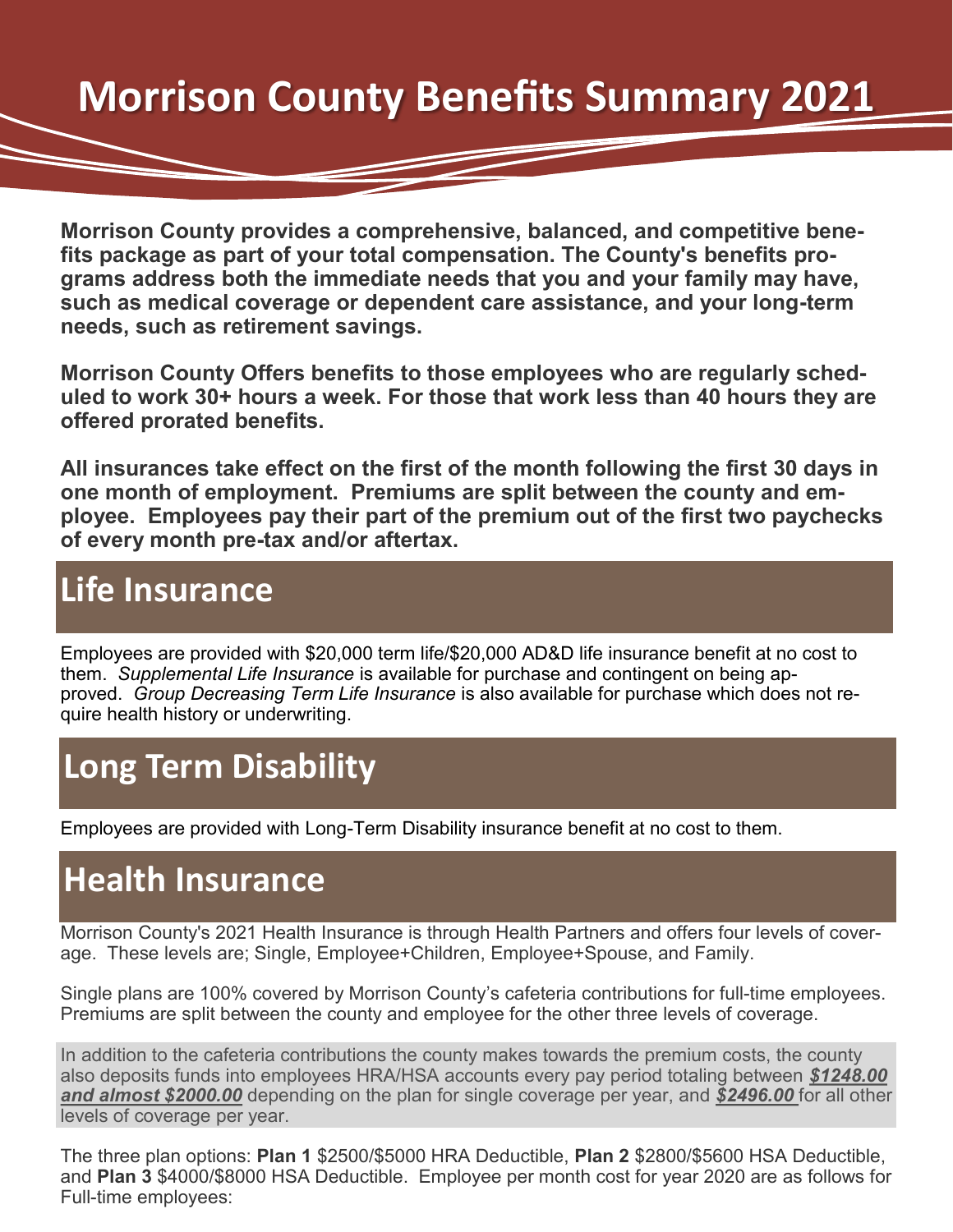| Plan 1 \$2500/\$5000 HRA Deductible |                          |                                     |                    |
|-------------------------------------|--------------------------|-------------------------------------|--------------------|
| Single<br>\$0                       | Emp+Children<br>\$579.80 | Employee+Spouse<br>\$598.44         | Family<br>\$691.16 |
|                                     |                          | Plan 2 \$2800/\$5600 HSA Deductible |                    |
| Single<br>\$0                       | Emp+Children<br>\$452.82 | Employee+Spouse<br>\$465.20         | Family<br>\$525.90 |
|                                     |                          | Plan 3 \$4000/\$8000 HSA Deductible |                    |
| Single                              | Emp+Children             | Employee+Spouse                     | Family             |

\$0 \$351.06 \$358.18 \$358.18

# **Flexible Spending Accounts**

Morrison County offers Healthcare Flex Spending accounts and Dependent Care Flex Spending accounts that employees can elect so that they can set aside pre-taxed dollars aside to pay for certain expenses.

## **Retirement**

The County and the employee contributes to the PERA Pension Plan (Public Employees Retirement Association). Employees must participate as directed by Minnesota statutes. Contribution rates vary depending on position.

The County also offers 457b Deferred Compensation retirement plans with Nationwide and MSRS. The County will contribute a set amount per pay period to the deferred compensation account of each employee who also contributes a set amount per pay period of their own salary to their deferred compensation account at certain dollar levels.

## **Paid Holidays**

Most employee groups observe the following holidays:

Christmas Eve Christmas Day New Year's Day **Labor Day** Martin Luther King Day **Veterans Day** Presidents Day **Thanksgiving Day** Independence Day

Memorial Day **Friday after Thanksgiving**